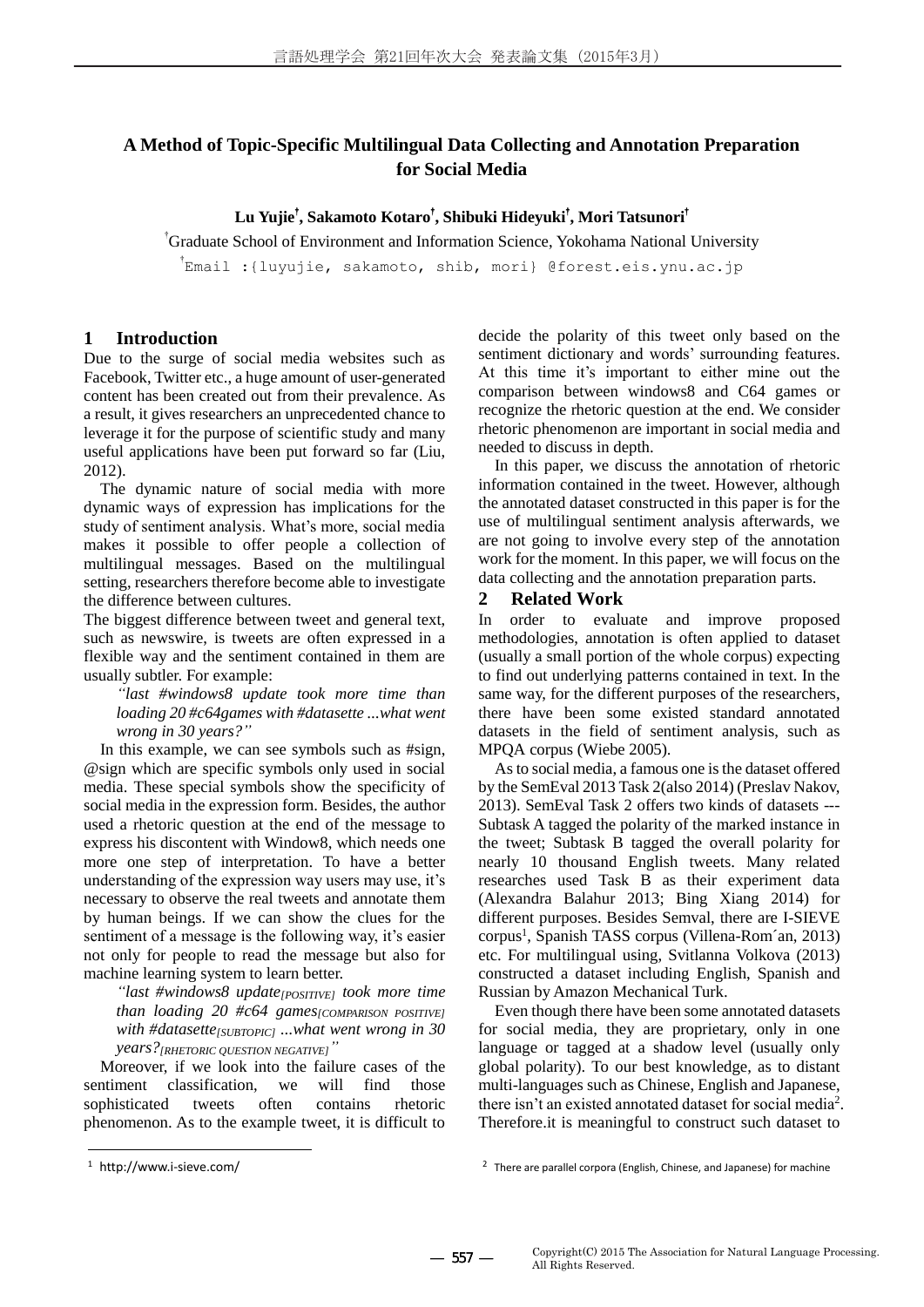help the research on sentiment analysis in multilingual setting in social media.

The most creative part in our annotation project is we will annotated if there is rhetoric phenomenon in the tweet. In linguistics, there are around twenty classes of rhetoric, while in our computational linguistics setting, we only focus on the 4 high-frequently-used rhetoric, including metaphor, comparison, sarcasm and rhetoric question. These four type of rhetoric are defined in a quite loose way, we admit similar rhetoric that is close to these four type. For example, we regard simile, metonymy, and synecdoche as subtypes of metaphor. As stated in the first chapter, by using the features regarding to these rhetoric, the accuracy of sentiment analysis is expected to be improved.

## **3 Data Construction**

#### **3.1 Data Demand**

To unveil the different perspectives on a certain object in different regions, the very first step is looking for common or controversial topics discussed between these regions. In our research, we employed 6 topics, including Iphone6, Windows8, Obama, Putin, Scotland Independence and Japanese whaling as our evaluation objects. The query words are listed in Table 1.

| Code      | English          | Japanese         | Chinese  |  |
|-----------|------------------|------------------|----------|--|
| 16        | #Iphone6 lang:en | #Iphone6 lang:ja | Iphone6  |  |
| W8        | #Windows8        | #Windows8        | Windows8 |  |
|           | lang:en          | lang:ja          |          |  |
| OВ        | #Obama lang:en   | オバマ              | 奥巴马      |  |
| PU        | #Putin lang:en   | プーチン             | 普金       |  |
| <b>SI</b> | Scotland         | スコットランド          | 苏格兰 独    |  |
|           | Independence     | 独立               | 立        |  |
|           | lang:en          |                  |          |  |
| JW        | Whaling<br>Japan | 捕鯨               | 日本 捕鲸    |  |
|           | lang:en          |                  |          |  |

Table 1 the query keywords for data collecting

#### **3.2 Data Collecting**

In this section, we will discuss the data collecting methods for constructing a multilingual corpus including English, Japanese and Chinese. For English and Japanese, we collect the data from Twitter.com by Twitter RESTful API. As to the Chinese, due to the low quality of the messages in Chinese on Twitter, we decide to use data from Weibo.com, which is a Chinese version Twitter.

There are two general ways to collect data regarding an appointed keyword from Twitter: REST Search API and Twitter Streamline API. Twitter Search API returns the similar results as search.twitter.com does, while Twitter Streamline pushes the newest tweets sent by

-

users immediately. According to the different limits for both methods (Table 2), we decide to use the REST Search API in our research.

|  | Table 2 the limitation of REST Search API and Streaming API |
|--|-------------------------------------------------------------|
|--|-------------------------------------------------------------|

|            | <b>REST Search API</b>               | <b>Streaming API</b>      |
|------------|--------------------------------------|---------------------------|
| Access     | Request limitation are set for       | Single connection for all |
| Limit      | each user (the rate limit is         | users (one app only can   |
|            | based on user, not app)              | have one connection)      |
| Time Limit | Maximum back to past 7 days          | The instant message       |
| Parameter  | Use parameters same as the           | Follow , Track, Locations |
| Limit      | search.twitter.com                   | Complete matching ;Or     |
|            |                                      | relationship; No support  |
|            |                                      | for CJK                   |
| Rate Limit | 100 items per request at most        | Around 3000 items per     |
|            | 180 request / 15 minutes             | minute                    |
|            | (token)                              | $*$ The<br>real<br>number |
|            | 450 request / 15 minutes             | depends on the parameter  |
|            | (App)                                | combination.              |
| Parameter  | <b>Flexible to change Parameters</b> | 400<br>keyword phrases,   |
| Limit      |                                      | 5,000 accounts, and 25    |
|            |                                      | geographic areas.         |

In the implementation of REST Search API, we offer the following functions to guarantee an efficient collecting effect:(1) Automatically set the waiting time if hits rate limiting;(2) Automatic pagination by max\_id inherited from Tweepy library; (3) Automatically running every day by registered the task to the operation system;(4) Logging function for check if any error occurs in the process;(5) Complementing tweets if error occurred by source id. By this mechanism, we can collect around 600 tweet per minute.

As to Weibo.com, the service provider offers a similar RESTful API as Twitter.com does but without a search interface unfortunately, which makes it impossible to collect data by the convenient API.As a result, we resort to the original way --- downloading search result pages directly<sup>3</sup>. In the implementation, we achieved a couple of functions to make it stable and effective:(1) Simulating log-on process using POST data, (2) Autopagination by changing the page parameter in the request URL;(3) Repeat one connection for 3 times if timed-out error occurs;(4) Page status confirmation based on file length;(5) Logging function for checking if any error occurs in the process. By this mechanism, we can collect around 75 Chinese tweets per minute (we avoid requesting too frequently.).

## **3.3 Data Storage**

The period we planned to collect is 6 months (2014.10.19~2015.04.18).Table 3 shows the number of data we collected for the first one month. Mention that the maximum number of search result pages on search.weibo.com we can fetch is limited to 50, so we only fetch those original weibos, which mean there is no retweet in the Weibo corpus.

translation use.

<sup>3</sup> s.weibo.com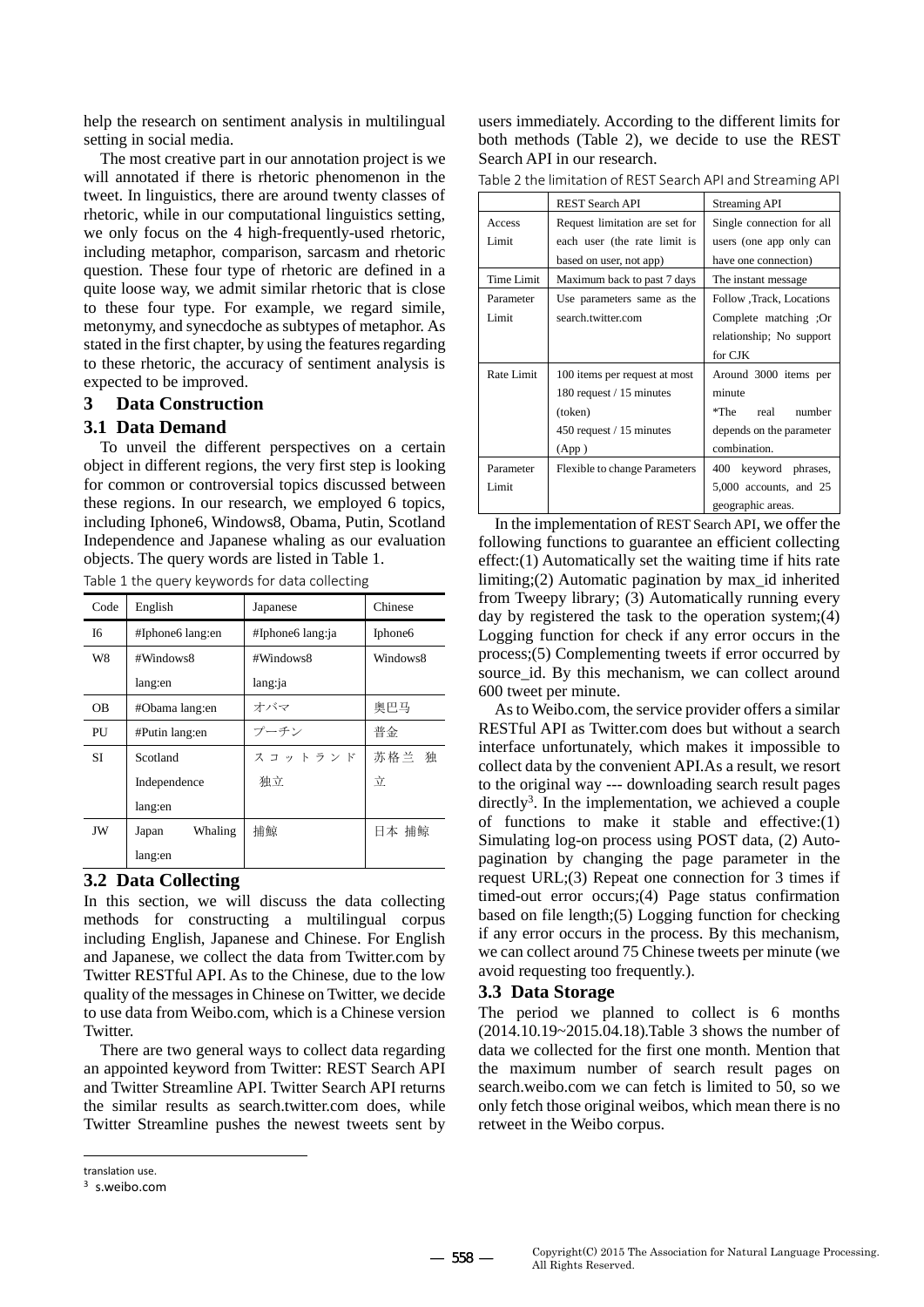|                | English |         | Japanese |         | Chinese(original) |         |
|----------------|---------|---------|----------|---------|-------------------|---------|
| Topic          | Total   | Ave.(d) | Total    | Ave.(d) | Total             | Ave.(d) |
| I6             | 447525  | 14436   | 91659    | 2957    | 28208             | 909     |
| W8             | 20954   | 676     | 10539    | 340     | 1624              | 52      |
| 0 <sub>B</sub> | 84442   | 2724    | 89828    | 2898    | 18328             | 591     |
| PU             | 433217  | 13975   | 148088   | 4777    | 24244             | 782     |
| SI             | 21422   | 691     | 3559     | 115     | 743               | 23      |
| JW             | 2829    | 91      | 30678    | 990     | 155               | 5       |

Table 3 the number of tweets (2014.10.19~2014.11.18)

Because the return of Twitter API is in JSON type, there is no much need (or not hard) to process them. However, it's necessary to deal with Weibo data for they are contained in HTML file mixed with HTML tags. We design extraction patterns based on the observation of the HTML structure. We then extract all the possible elements from the raw file by regulation expressions and HTML parser, then transfer them into MySQL database. Table 4 shows the data schema of the table for storing them.

Table 4 the database structure for weibo data

| Name           | Type           | Description                           |
|----------------|----------------|---------------------------------------|
| Message id     | <b>Bingint</b> | The ID of a message.                  |
| User id        | <b>Bingint</b> | The ID of the sender of the message.  |
| Nickname       | Varchar        | The nickname of the user.             |
| Identification | Tinyint        | The Identification level the user has |
| Membership     | Tinyint        | The membership level the user has.    |
| Is_Taobao      | Tinyint        | If the user is an online shop owner.  |
| Text           | text           | The text part of the message.         |
| image number   | Tinyint        | The number of image.                  |
| video number   | Tinyint        | The number of video                   |
| column number  | Tinyint        | The number of information block       |
| sending time   | datetime       | The sending time of the message.      |
| sending source | Varchar        | The platform sending the message.     |
| retweet number | Tinyint        | The number of retweet                 |
| comment number | Tinyint        | The number of comment                 |
| thumbup number | Tinyin         | The number of thumb-up                |

# **4. Annotation Preparation**

## **4.1 Annotation Schema**

In order to constructing a Gold Standard for evaluation of the future system. We planned to start an annotation project and build a multilingual corpus. We further choose 4 topics from the 6 topics we collected as our evaluation objects in the annotation stage. For each topic, three different editors will carry through the annotation on it independently according to a common rule set. For each language ,there will be six annotation (Table 5 shows the distribution of the annotators(A1- A6)).To improve the speed and quality of the annotation

work, support tool, guidebook and exercise beforehand will be offered or organized before the real work. In this part, we will cover the discussion about the development of the support tool and the selection of data for annotation. The detail of annotation standards and result analysis will be discussed in another work.

| Topic          | A(1) | A(2) | A(3) | A(4) | A(5) | A(6) |
|----------------|------|------|------|------|------|------|
| I6             | √    |      | ☑    |      | ☑    |      |
| W <sub>8</sub> |      | ☑    |      | √    |      | ⊽    |
| PU             | √    |      | ☑    |      | ☑    |      |
| SI             |      | ⊽    |      | ☑    |      | ⋁    |

## **4.2 Annotation Tool**

In order to make it more convenient for annotators to tag information to a word, we developed an annotation support tool. Figure 1 shows the mechanism of the annotation tool. The operation file records all the effective operations of the annotator and is stored in JSON format. The cursor events offered by QCursor (Qt Class) take care of the track of the annotators' mouse action.



Figure 1 the mechanism of the annotation tool

With the help of the tool, annotators almost don't need to input anything (except for the editing of subtopics).Basically, all the tasks can be done by mouse and shortcuts. The tool not only support selecting a single word or words in successive order, but also allows annotators to mark up a phrase whose words are far from each other, and automatically generate pair ids (to differentiate the groups in one tweet) with word grouping function. Moreover, we offer view list and information panel to help the annotator know the elements he has tagged in a clear way. The display of a tweet in the text editor changes simultaneously according to user's operation. Figure 2 shows the interface of the annotation tool.

| 問目<br>Courier                                    | $= 12 - 1$                                                                                                                           |                                        |           |                                                    |
|--------------------------------------------------|--------------------------------------------------------------------------------------------------------------------------------------|----------------------------------------|-----------|----------------------------------------------------|
| Welcome to MonLab   空節充临   ようこそ!                 | <b>Rhetoric</b>                                                                                                                      | <b>Photosis</b><br>Pid<br>Question (e) | Element   | <b>NEGATIVE</b><br>Category                        |
| friendly                                         | Finally finished fighting with @microsoft #windows8.1. Took 4+hrs 2<br>update. Without #digidiane it would never have happened. User |                                        |           | <b>C</b> friendly                                  |
|                                                  |                                                                                                                                      |                                        |           | G fighting                                         |
| FOSITIVE (1)                                     | HEGATIVE (2)                                                                                                                         | HEILTRAL (3)                           | Delete(D) | Topic(A)                                           |
| Intensifier (Q)                                  | Dininisher (W)                                                                                                                       | Negation(E)                            | ClenE(F)  | Group.                                             |
| The overall polarity of this                     | The rhetoric phenomenons contained in this tweet are-                                                                                |                                        |           | The subtrolos/aspects contained in this tweet are- |
| tweet in-                                        | Supplement the counterpart's sentiment!<br>El Roc-Batorie<br>$\Box$ Botapher (a)<br>Consumings (s)                                   |                                        |           | #digidians:@nicrossft:updating:user experience:    |
| @ Positive<br>@ Negative<br>C Kentral<br>C) Kenn | $\mathbb{H}$ Survaya(a)<br><b>Meterie</b><br>Openhands)                                                                              | $ -$<br>$+$                            |           |                                                    |

Figure 2 the interface of the annotation tool